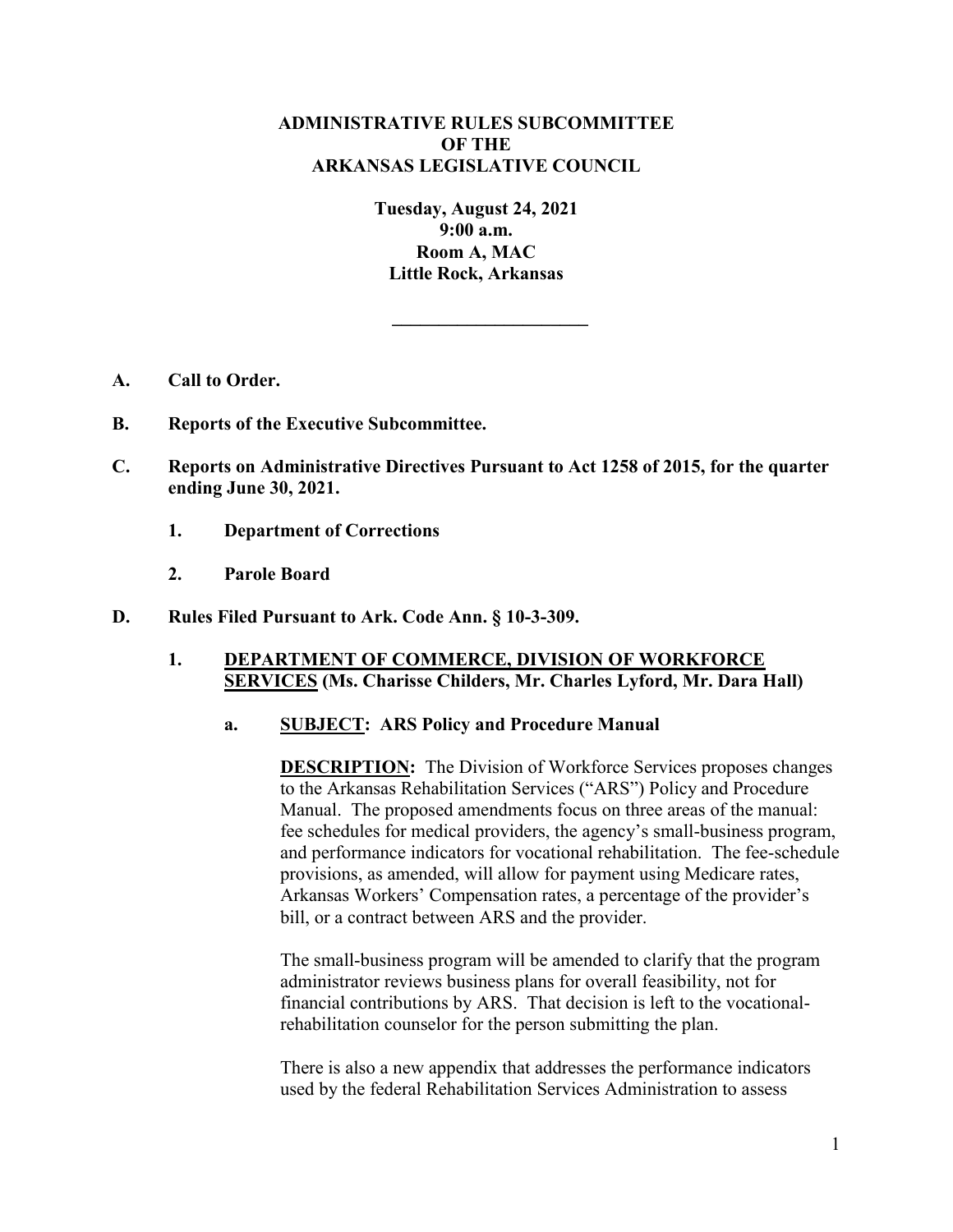agencies such as ARS. The appendix describes each indicator and defines the process that ARS follows to track and evaluate the indicators.

**PUBLIC COMMENT:** Public hearings were held on March 11, 2021, and March 25, 2021, in Little Rock and Fayetteville, respectively. The public comment period expired on March 30, 2021. The agency provided the following summary of the sole comment received and its response thereto:

#### **Christy Lamas, Arkansas Rehabilitation Services**

**Summary of Comment:** The proposed rule states that the fee schedule for medical procedures and devices will apply to assistive technology, with the result that ARS would purchase the technology using the sequence of rates found in 1) Medicare, 2) Arkansas Workers' Compensation, or 3) 50% of the total billed price. However, not all assistive technology is medical in nature. For non-medical assistive technology, ARS should obtain bids or quotes.

**Agency's Response to Comment:** The commenter is correct that the proposed fee schedules for medical procedures and devices should not apply to all assistive technology. Competitive bids or quotes are better suited to determining a price for non-medical devices. Changes were made to the Proposed Rule as a result of this comment.

Sections VI-49 to VI-50 of the Policy and Procedure Manual, regarding procedures for assistive technology, were revised to separately address medical and non-medical assistive technology. For medical assistive technology, ARS will apply the sequence of rates found in 1) Medicare, 2) Arkansas Workers' Compensation, or 3) 50% of the total billed price. Competitive bids or quotes will be used for non-medical assistive technology.

The proposed effective date is pending legislative review and approval.

**FINANCIAL IMPACT:** The agency states the amended rules have a financial impact. It avers that the costs to implement the federal rule or regulation is simply the operating costs already appropriated to ARS. With respect to the total estimated cost by fiscal year to any private individual, entity, and business subject to the amended rules, the agency states that, with regard to the medical fee schedules, medical providers that serve individuals receiving vocational rehabilitation through ARS may be affected; however, it states, any cost would be minimal and is not conducive to an estimate. Regarding the total estimated cost by fiscal year to state, county, and municipal government to implement the rule, the agency states that implementation costs are simply the operating costs already appropriated to ARS.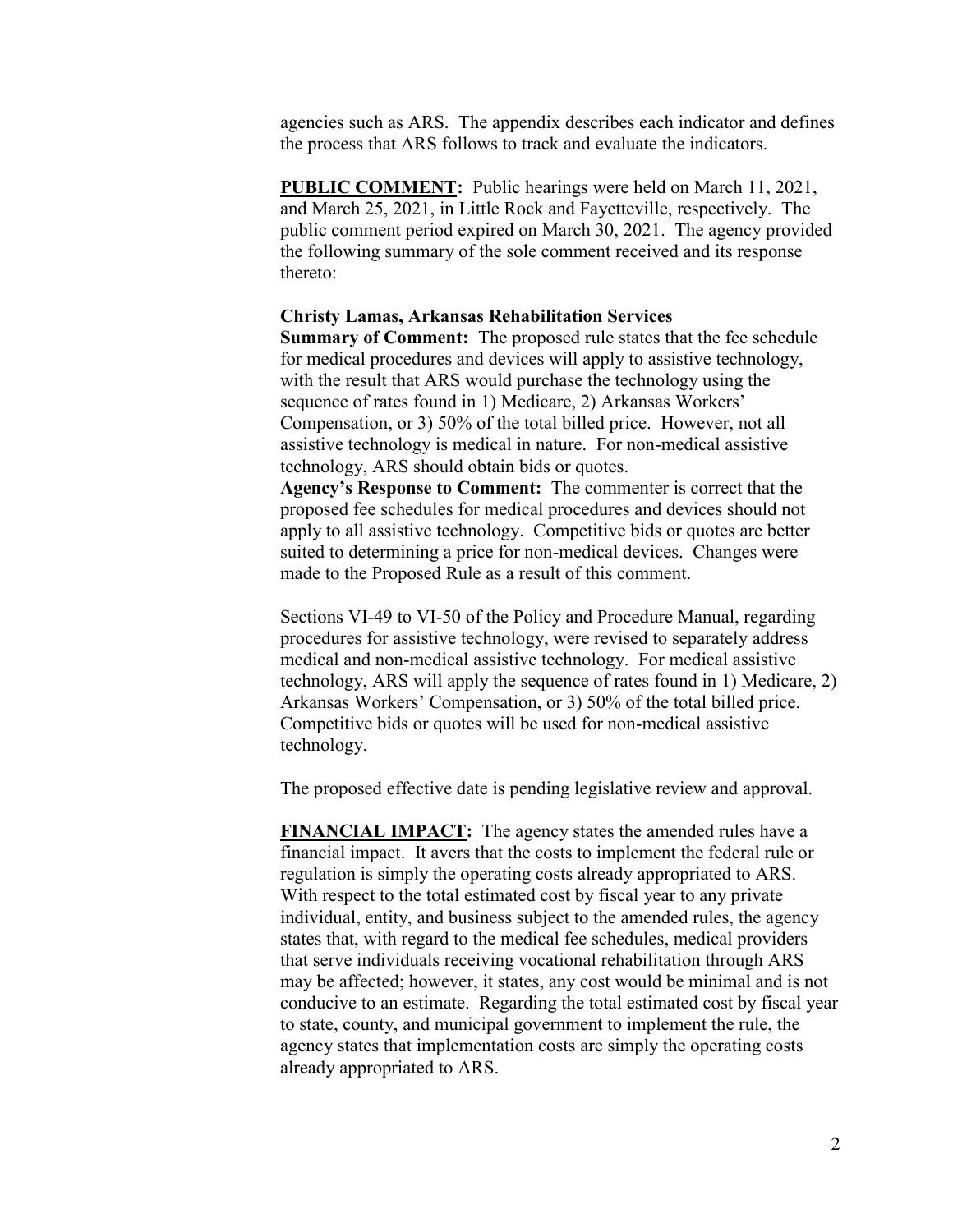**LEGAL AUTHORIZATION:** Pursuant to Arkansas Code Annotated § 20-79-204(b)(1), the deputy director of Arkansas Rehabilitation Services shall, with the approval of the Secretary of the Department of Commerce, prepare rules for promulgation by the appropriate division of the Department, for rehabilitation services and such other rules as he or she finds necessary to carry out the purposes of the Rehabilitation Act of Arkansas, Ark. Code Ann. §§ 20-79-201 through 20-79-216. Additionally, the agency states that the proposed rules are required to comply with federal statutes, rules, or regulations, including the Rehabilitation Act of 1973, as amended; 34 C.F.R. § 361.50; and 34 C.F.R. § 361.20.

### **b. SUBJECT:** Rule 5

**DESCRIPTION:** The Division of Workforce Services proposes changes to its Rule 5. Rule 5 of the Arkansas Division of Workforce Services currently requires Arkansas employers to post a printed notice informing their employees that the employer is an employer under the law and that, in the event of their unemployment, employees may be eligible for unemployment benefits. The Rule then sets out requirements for the posting of the notice.

The proposed amendments to Rule 5 change the word "Regulation" to "Rule" throughout. Further, the proposed amendments will add the requirement for employers to give an employee a copy of a notice, the form of which is set out in Appendix A to Rule 5, upon an employee's separation from employment. The notice informs employees of the availability of unemployment benefits and directs them where to go to receive information on where to request information or apply for benefits. There is no penalty for non-compliance. This amendment incorporates the provisions of Rule 30, which was adopted by the Director as an emergency rulemaking. Rule 30 was adopted pursuant to requirements of federal law and expired on December 31, 2020. The proposed amendments to Rule 5 allow the employer discretion in the method of delivery of the notice, but the notice must be given to an employee upon separation from employment.

**PUBLIC COMMENT:** A public hearing was held on May 14, 2021. The public comment period expired on June 14, 2021. The Division provided the following summary of the sole comment received and its response thereto:

#### **Jamie Soule-Vinova, Thomson Reuters**

We pulled a proposal from the Secretary of State's filings website that is amending rule 5 of the Division of Workforce Services Rules. The title of the rule is "Identification of Covered Workers"; however, the title we have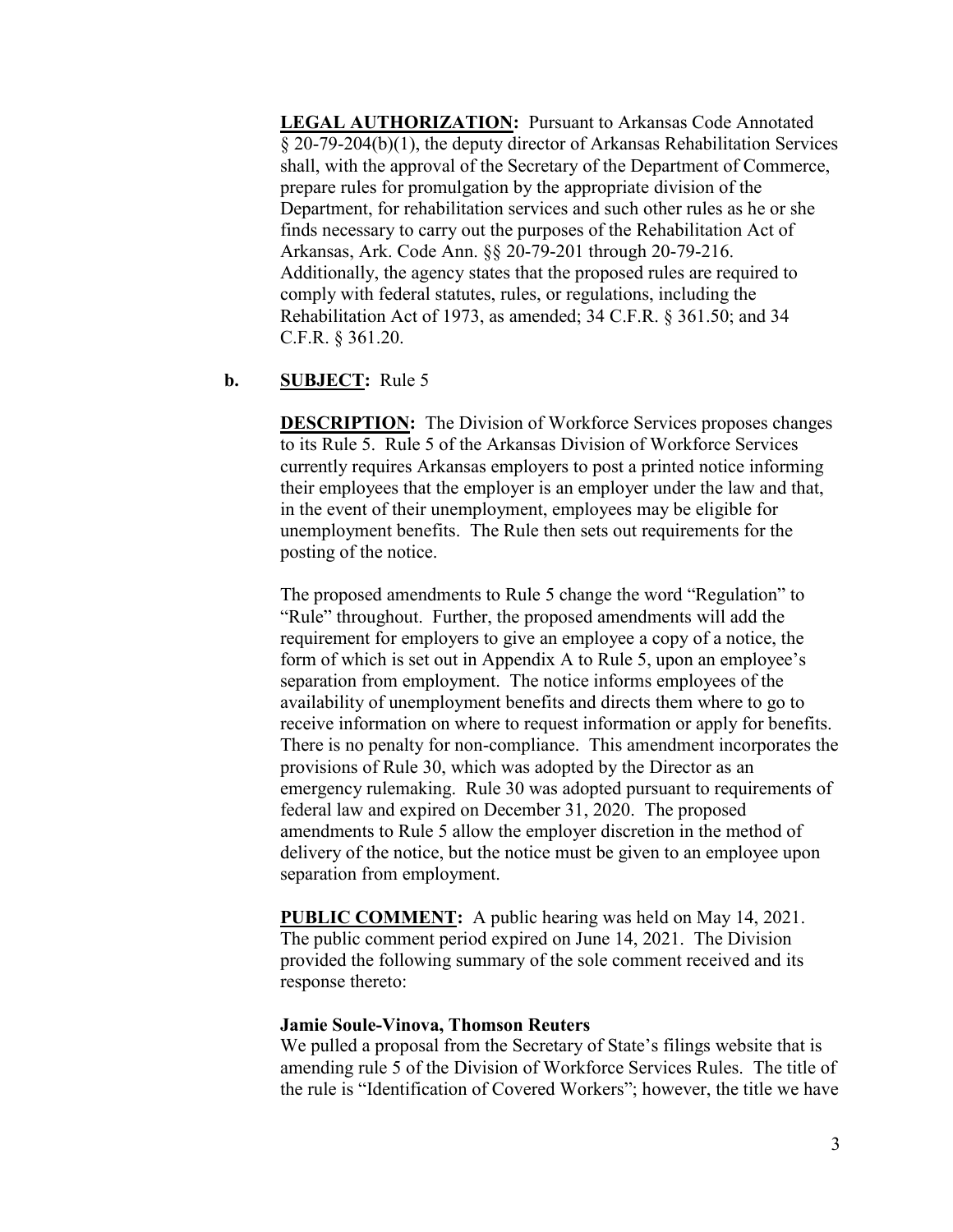for this rule on Westlaw is "Posting of Notice to Workers" and Rule 4 is titled "Identification of Covered Workers." It seems the content being promulgated does belong to Rule 5, so I just wanted to confirm whether the title is going to be duplicated for both Rules 4 and 5 (as it currently appears within the content on the agency website) or if it will remain as "Posting of Notice to Workers" (as listed in the table of contents on the agency website)? **Agency Response:** The Arkansas Division of Workforce Services (ADWS) appreciates your comment on the proposed Rule 5 change. The title will not be duplicative of the Rule 4 title; that was a typographical error on the website and inadvertently used on the Arkansas Secretary of State's filings website. The proposed title for the new Rule 5 will be "Posting and Providing Notice to Workers." The comment period for the proposed changes to Rule 5 ended yesterday but if you have any additional questions feel free to contact me and I will try and assist you.

Rebecca Miller-Rice, an attorney with the Bureau of Legislative Research, asked the following question:

It appears that Rule  $5(A)(2)$  will require that the notice in Appendix A be provided to the employee in a method of delivery at the employer's discretion upon the employee's separation from employment. Subsection (B) then provides that "[t]he notices" shall be maintained in locations readily accessible to the employer's workers. Does that mean that employers will also be required to post the notice in Appendix A? **RESPONSE:** No. The Notice that subsection B applies to is the same one that all employers must post under Rule  $5(A)(1)$ . Rule  $5(A)(2)$  is after the employee has separated from employment. The employer could even have closed their Arkansas location so there would be no posted notice to view for former employees. You only have to provide the Rule  $5(A)(2)$ notice to former employees upon their separation not post the notice.

The proposed effective date is pending legislative review and approval.

**FINANCIAL IMPACT:** The agency states that the amended rule has no financial impact. With respect to the total estimated cost by fiscal year to any private individual, entity, and business subject to the amended rule, the Division avers that the only cost to employers will be paper copies of the notice, if they choose to issue paper copies. In that event, the Division explains, the amount of cost is unknown and should be de minimus.

**LEGAL AUTHORIZATION:** It is the duty of the Director of the Division of Workforce Services to administer the Division of Workforce Services Law, Ark. Code Ann. §§ 11-10-101 through 11-10-1018. *See* Ark. Code Ann. § 11-10-306(a). Pursuant to Ark. Code Ann. § 11-10- 306(b)(1), the Director shall have the power and authority to adopt,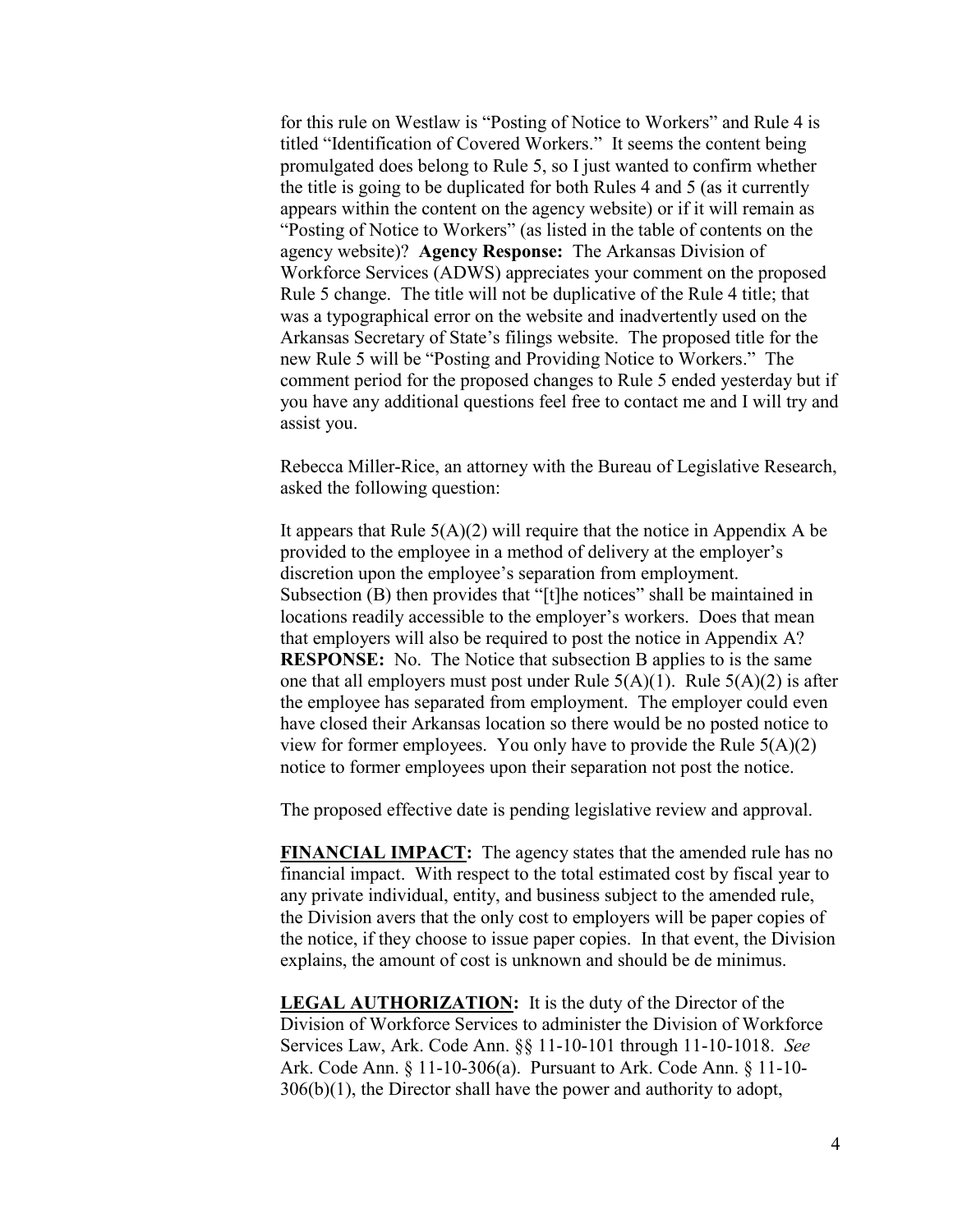amend, or rescind such rules, employ such persons, make such expenditures, require such reports, make such investigations, and take such other action as he or she deems necessary or suitable to that end. *See also* Ark. Code Ann. § 11-10-307 (authorizing the adoption, amendment, or rescindment of general and special rules by the Director of the Division after public hearing or opportunity to be heard thereon, on which proper notice has been given).

# **2. DEPARTMENT OF EDUCATION, DIVISION OF CAREER AND TECHNICAL EDUCATION (Ms. Courtney Salas-Ford)**

## **a. SUBJECT: Policies and Procedures for Career and Technical Education**

**DESCRIPTION:** The Department of Education's Division of Career and Technical Education proposes its Policies and Procedures for Career and Technical Education, as well as the repeal of the rules of the same title that were previously promulgated by the former Department of Career Education. Two pieces of legislation offered the opportunity to amend the Policies and Procedures. At the federal level, the Carl D. Perkins Strengthening Career and Technical Education for the 21st Century Act (2018), commonly referred to as Perkins V, was enacted through the Arkansas Perkins V State Plan approved by the U.S. Department of Education and State Board of Education. At the state level, the Arkansas Transformation and Efficiencies Act (2019), commonly referred to as Transformation, moved the Division of Career and Technical Education ("DCTE" or "Division") under the Arkansas Department of Education ("ADE"). In the past, these policies and procedures were promulgated through the Department of Career Education.

The instant policies and procedures are being promulgated under Ark. Code Ann. § 6-11-105(12) and Act 545 of 2021, and these rules are not expected to be controversial. The Division is repealing the old rules since the new draft has clarified and added new sections. The rules update definitions to align with Perkins V, specifically, the definitions of CTE Participant, Special Populations, Concentrator, Career Planning, Course, Foundation Course, CTE Teacher Contract Length, Curriculum Content Standards, Digital Learning Providers, and Embedded Courses.

The rules outline the CTE Programs of Study and Modified Programs. DCTE is following the Perkins V definition of Program of Study. DCTE has included a Modified Program of Study to give districts the additional flexibility for their programs, but does not take the place of a Program of Study. A section was added on State Start-up Grants, which are grants provided on a competitive basis to assist with the start-up expenses of a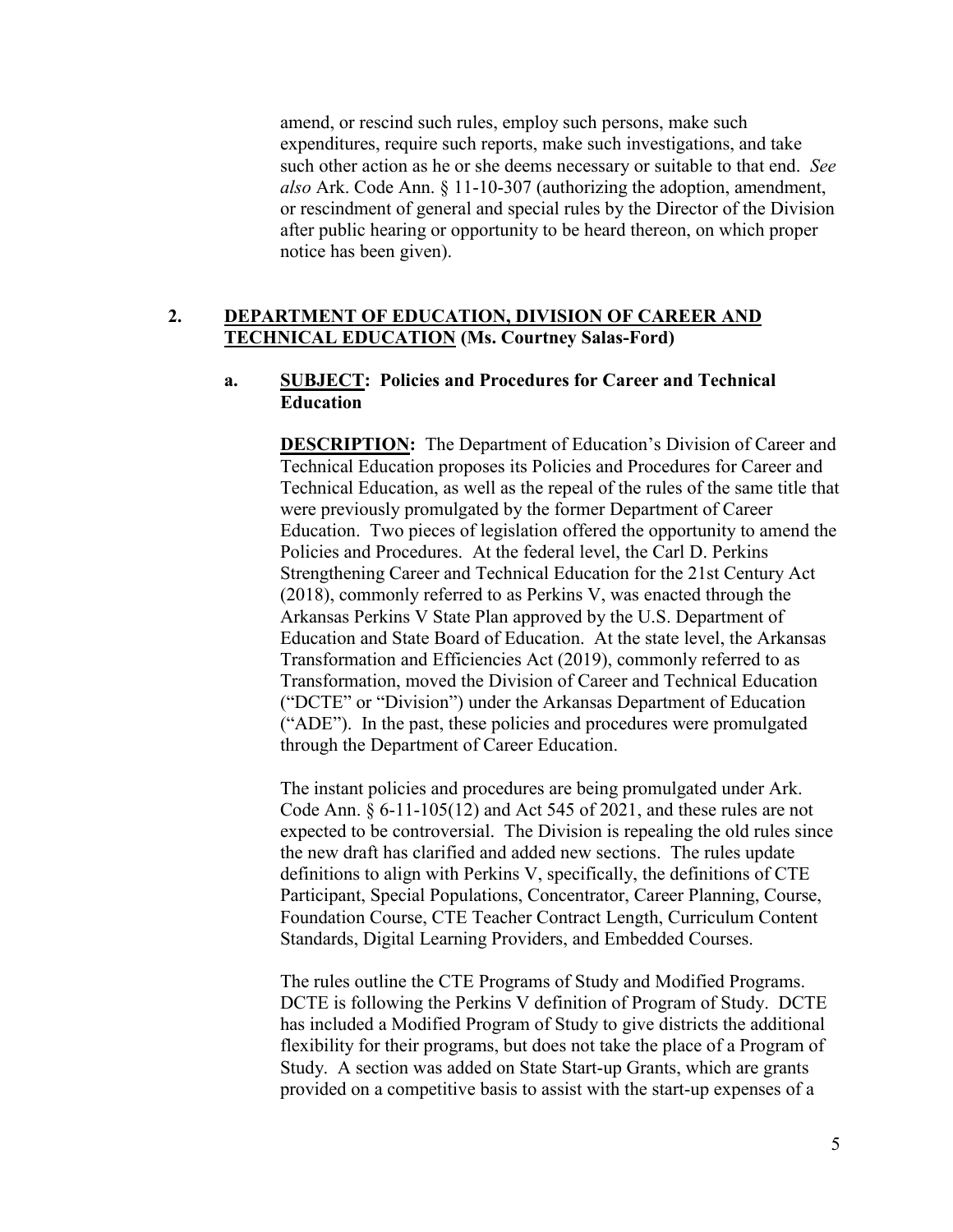new program of study. They are available for purchasing new equipment and program specific supplies, required training, assessment, and software to support newly approved career focus programs of study. The rules prior to Transformation did not have much information on grants so this addition is to help aid CTE programs in the process of obtaining these grants.

The draft rules also go into more detail in regards to Equipment, Facilities, and Safety. The prior rules only had a short statement and web link about facilities. The new rules give more detail on Secondary Technical Career Centers, Teacher Licensure, and Training, and the new rules added a Work Based Learning Section and give more clarification on how programs may be approved.

Changes made after public comment include grammatical changes and updates to Tiered Support Review, as well as non-substantive changes.

**PUBLIC COMMENT:** A public hearing was held on June 23, 2021, and the public comment period expired on July 8, 2021. The Division provided the following summary of the public comments that it received and its responses thereto:

#### **Lucas Harder, Arkansas School Boards Association (6/21/21)**

- Page 5, Statement of Assurance:

I would recommend changing "handicap" to "disability" to match the definition of Special Population later on the same page.

I would recommend adding the IDEA to the list of assurances cited, especially as IEPs are referenced later and IDEA is included in the list of acts under the Memorandum of Administration section.

- Page 5, Special Populations:

I would recommend striking "handicap" and leaving it with "disability" for consistency.

- Page 6, Career Clusters:

I'm uncertain if the following language is supposed to read "Division of Career and Technical Education" or if the parenthetical is supposed to be "CTE" instead. Regardless, there's a "and" missing from between "career" and "Technical": "tool for Career Technical Education (DCTE) programs"

- Page 7, Career Fields:

I would recommend adding "A career field means" to the beginning of the first sentence as it otherwise feels as though there is something missing.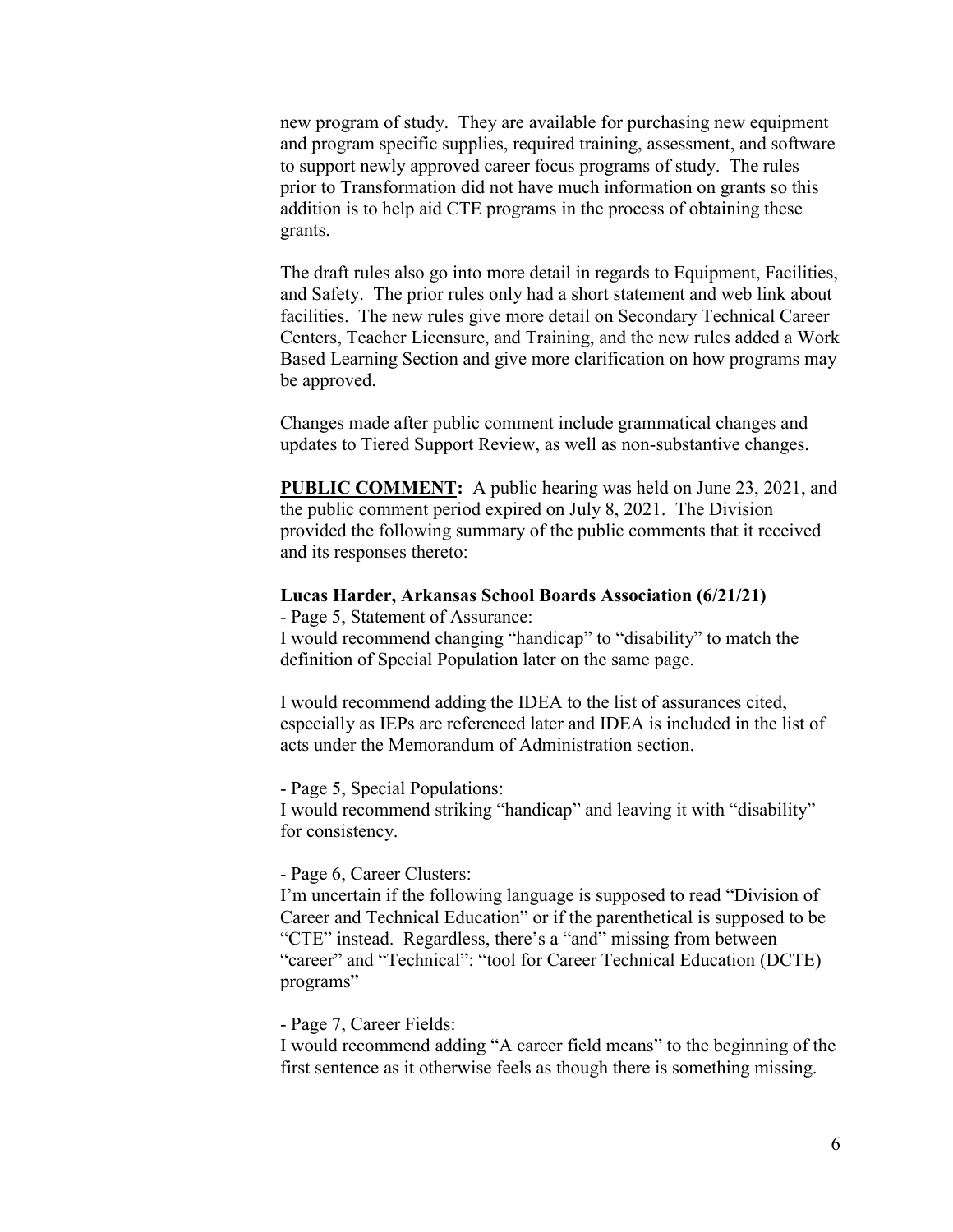- Page 7, Career Pathway:

Again, I would recommend adding something along the lines of "A career pathway means" as the first sentence otherwise feels as though there's no subject.

- Page 7, Course:

Again, without something along the lines of "A course means," it feels as though there's no subject for the sentence.

- Page 9:

I would recommend changing the following to read: "Schools that, due to local business and industry requirements or school improvement plans, need consideration for extenuating circumstances to meet the needs of the students, should submit a request should be submitted through the Arkansas Department of Education Course Approval System (CAS)"

- Page 15, Minimum Equipment List:

I would recommend changing "Equipment lists may be located at as on the Division's" to either be "at the" or "on the."

Page 16, TEACHER LICENSURE AND TRAINING: While I know for certain that the URL for Educator Licensure appears to

need to be updated, I would recommend checking all of the others.

- Page 18, Exceptions:

For formatting consistency, I'd recommend removing the Educator Licensure Rules Section numbers from the Emergency Teaching paragraphs.

- Page 18, Career and Technical Education Endorsements: I would recommend removing the "1." from here as there is no following numbers making it necessary.

- Page 22, Provisional permits:

For clarity, I would recommend amending this to read "from the date of the approved applicants."

- Page 24, Internship Course:

I would recommend changing the first sentence to either read "may be paid or unpaid" or adding "work experience" to match the language under the career practicum.

**Division Response:** All comments considered, and all non-substantive changes made.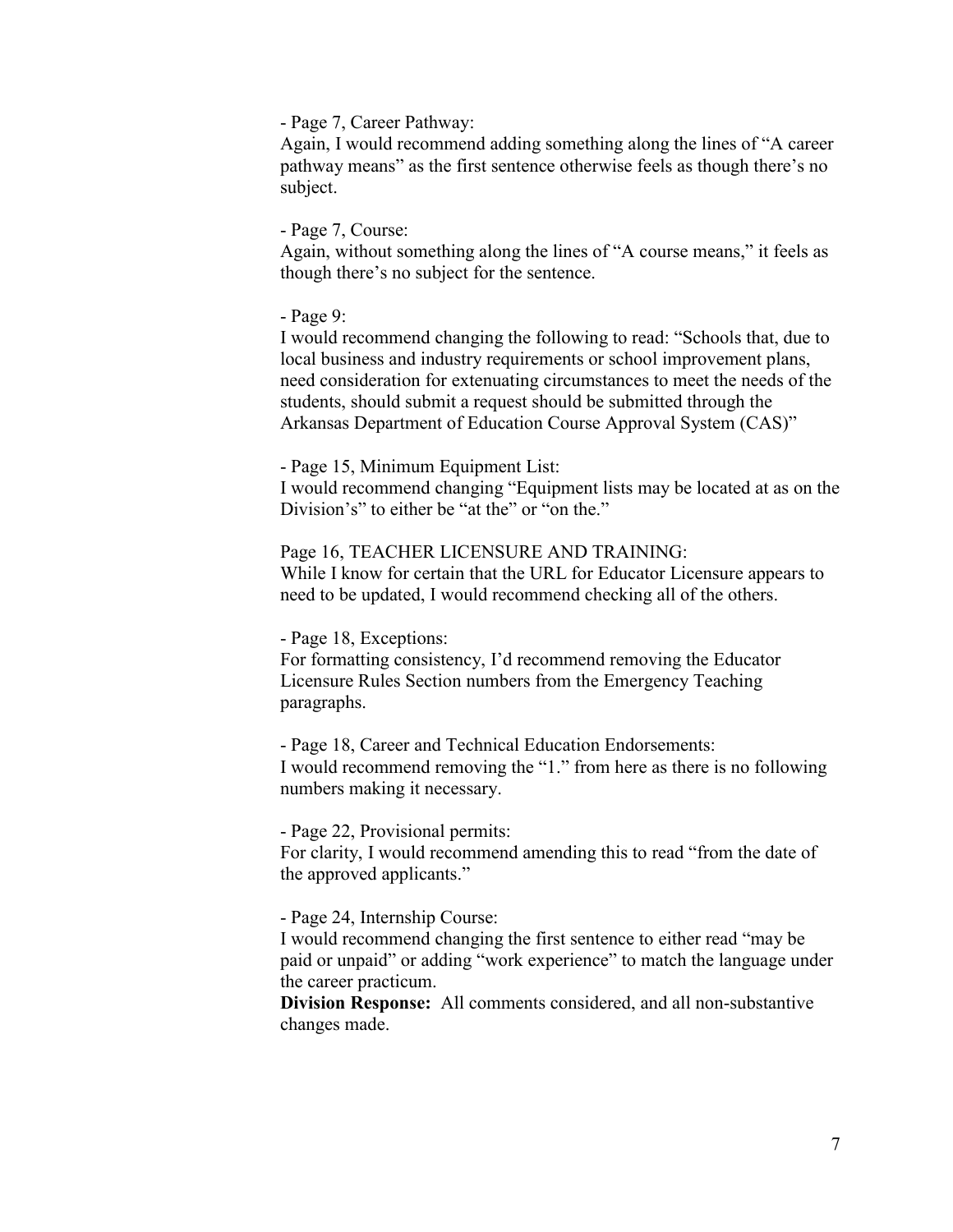## **Daniel Muilenburg, Division of Career and Technical Education (7/8/21)**

Acknowledging that Technical Permit requirements differ from a License and based largely on industry experience, specific credentials, and training, I am suggesting the following disclaimer: DCTE reserves the right, when considering the issuance of a technical permit, to afford consideration of an applicant's related industry experience, education, skillsets, and credentials.

**Division Response:** Comment considered, and non-substantive change made.

Additional non-substantive changes made for clarification. Updated Tiered Support Review List.

The proposed effective date is pending legislative review and approval.

**FINANCIAL IMPACT:** The agency states that the proposed rules have no financial impact.

**LEGAL AUTHORIZATION:** Pursuant to Arkansas Code Annotated § 25-30-107(b)(1), the authority and responsibility of the State Board of Education and the Division of Career and Technical Education shall include the general control and supervision of all programs of vocational, technical, and occupational education in secondary institutions. The State Board of Education shall promulgate rules to administer Ark. Code Ann. § 25-30-107, concerning the powers and duties of the Division. Ark. Code Ann. § 25-30-107(b)(3), as amended by Act 545 of 2021, § 26. The proposed rules implement Act 545 of 2021, sponsored by Senator Jane English, which amended provisions of the Arkansas Code concerning technical and vocational education and amended provisions of the Arkansas Code concerning alternate retirement plans.

The agency states that these rules are required to comply with a federal statute, rule, or regulation, specifically, the Carl D. Perkins Strengthening Career and Technical Education for the 21st Century Act of 2018.

# **3. COMMISSIONER OF STATE LANDS (Mr. Kelly Boyd, Ms. Diane Rogers)**

## **a. SUBJECT: Commissioner of State Lands Rules 2021 Edition**

**DESCRIPTION:** The Commissioner of State Lands's proposed Rules 2021 Edition are the same as the emergency rules submitted for review and approved on May 6, 2021, effective May 8, 2021. The Commissioner submits the emergency rules for promulgation of them as permanent rules. The rules have been revised in order to implement changes in the practice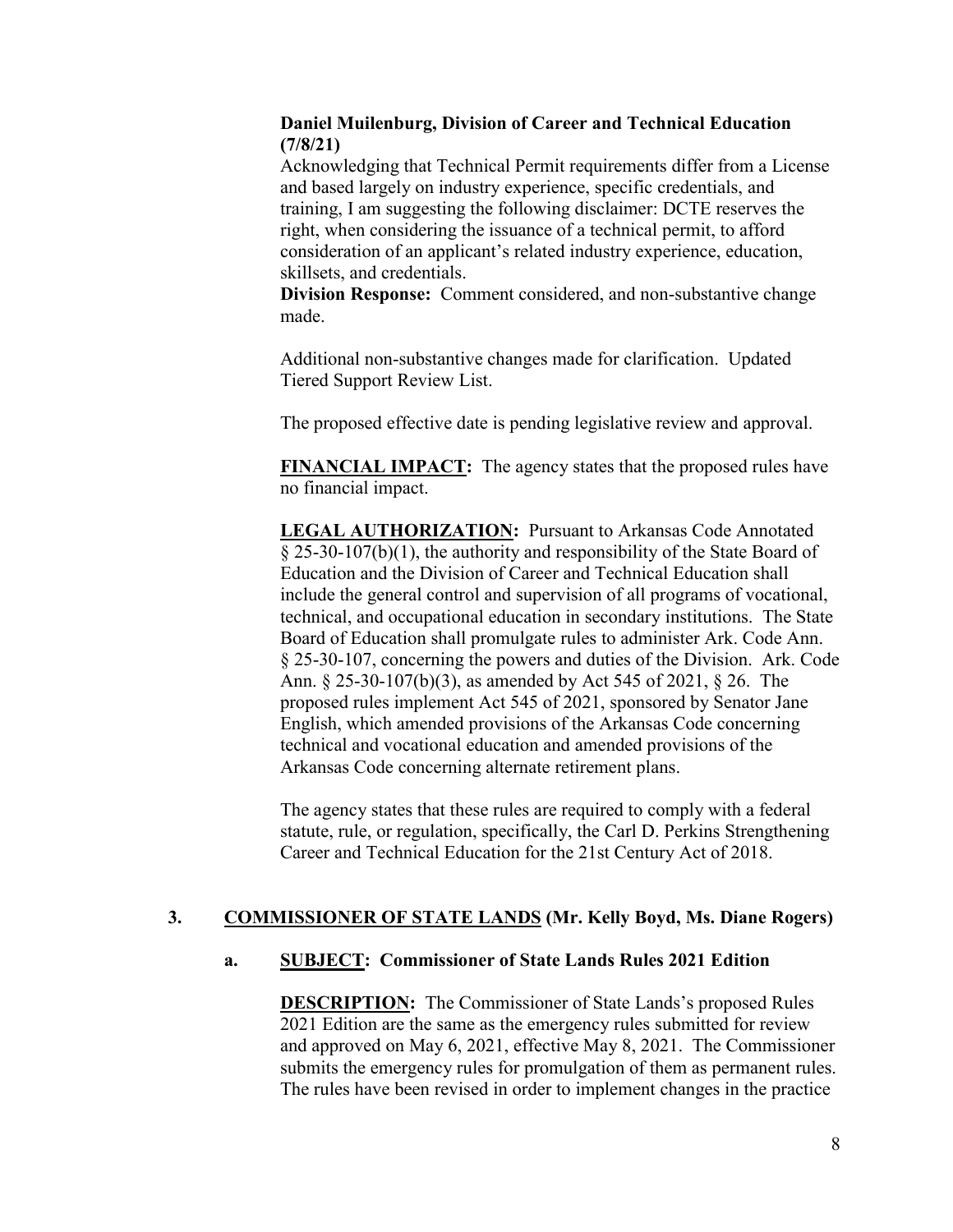and procedures relating to certain sales of tax-delinquent properties required by the enactment of Act 447 of 2021, effective March 24, 2021. The proposed rules provide the framework for the process of carrying out the duties of the office of the Commissioner of State Lands and upon promulgation of permanent rules, repeal and supersede all prior versions of the rules.

**PUBLIC COMMENT:** These rules received legislative review and approval by the Executive Subcommittee at its meeting of May 6, 2021, for emergency promulgation. With respect to the instant permanent promulgation, a public hearing was held on July 6, 2021, and the public comment period expired that same day. The Commissioner received no public comments.

Rebecca Miller-Rice, an attorney with the Bureau of Legislative Research, asked the following questions:

(1) Title 1, Subtitle D, Definitions – *Tax Delinquent Property Auction* – The definition provides that these auctions may include bids made through the mail, as well as those by persons present at the auction. Act 447 of 2021, § 1, amending Ark. Code Ann. § 26-37-202(a)(1), seems to provide that bids for parcels at a tax-delinquent property auction may be made at the sale or may be submitted to the Commissioner "by mail or online." Is there a reason that the definition does not appear to include bids submitted online? **RESPONSE:** Yes, the COSL is not yet prepared to accept online bids at a tax delinquent property auction. If we do in the future, we will revise the rules to set forth the procedure.

(2) Title 2, Subtitle  $B -$  Along the same lines as question (1), is there a reason that there is not a provision for online bidding at tax-delinquent property auctions as seems to be provided for in Act 447 of 2021, § 1, amending Ark. Code Ann. § 26-37-202(a)(1)? **RESPONSE:** See the response to question (1) above.

(3) Title 3, Unsold-Property Auctions – It appears from the amended rules that these auctions will be conducted solely online, and as such, registrants will be required to provide accurate credit card or debit card information, which will automatically be charged the earnest money if the bidder is successful. Does this mean that all winning bidders will also incur processing fees and/or charges for using a credit card or debit card for this automatic earnest-money payment? In other words, is there no way for a successful bidder to avoid incurring these fees? **RESPONSE:** No, there is no way to avoid those fees; however, it only applies to the \$100 Earnest Money, which will be less than \$4. The successful bidder may pay the remainder by Certified Funds, which includes other forms that will not incur the fees.